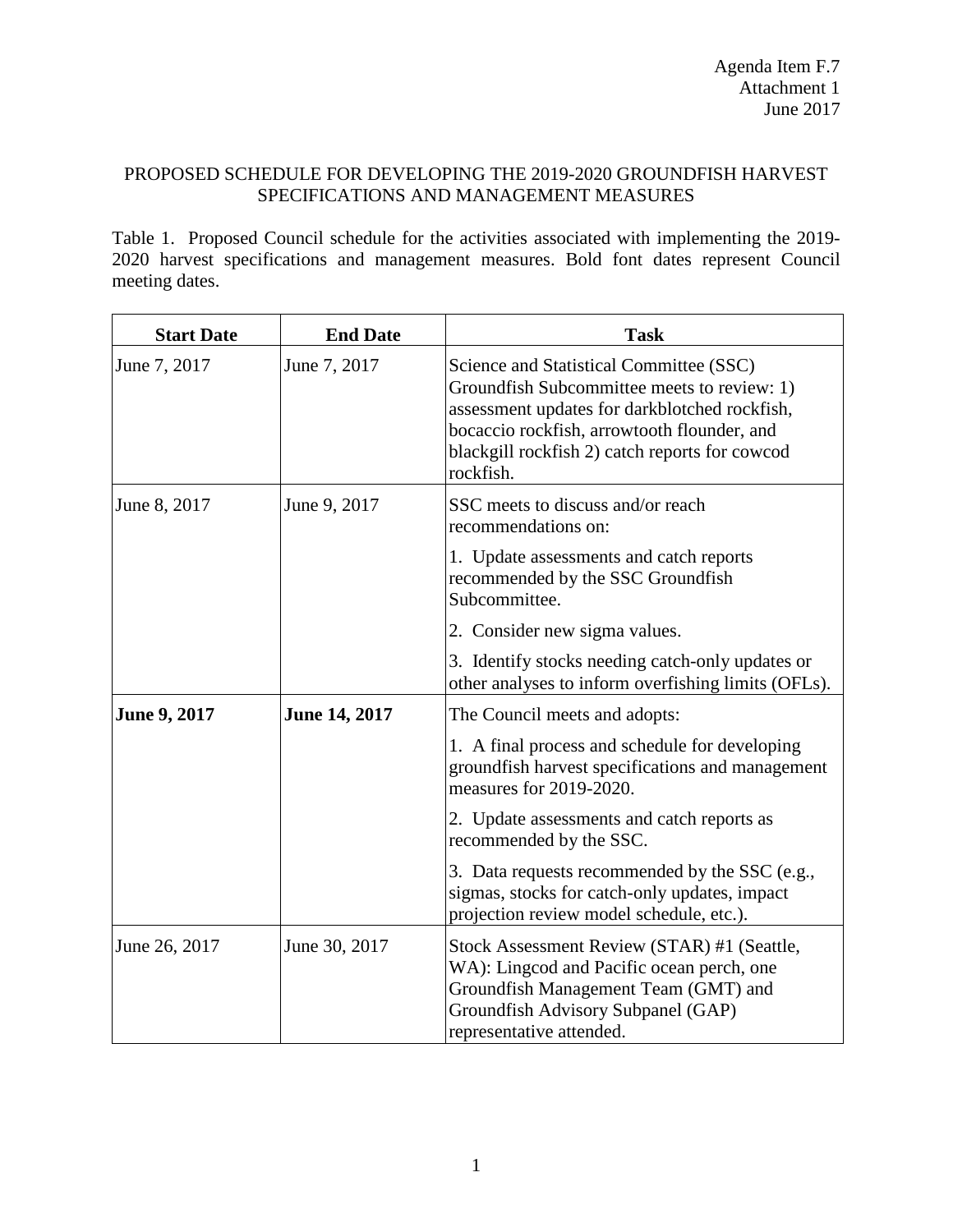| <b>Start Date</b>         | <b>End Date</b>    | <b>Task</b>                                                                                                                                                                                                         |  |
|---------------------------|--------------------|---------------------------------------------------------------------------------------------------------------------------------------------------------------------------------------------------------------------|--|
| July 10, 2017             | July 14, 2017      | STAR Panel #2 (Seattle, WA): Yelloweye and<br>yellowtail rockfish. One GMT and GAP<br>representative will attend.                                                                                                   |  |
| July 24, 2017             | July 28, 2017      | STAR Panel #3 (Santa Cruz, CA): Blue/deacon<br>rockfish and California scorpionfish. One GMT<br>and GAP representative will attend.                                                                                 |  |
| September 12, 2017        | September 13, 2017 | SSC meets <sup>1</sup> to reach recommendations or comment<br>on:                                                                                                                                                   |  |
|                           |                    | 1. Six full assessments, as recommended by the<br>STAR panels.                                                                                                                                                      |  |
|                           |                    | 2. OFLs, where possible.                                                                                                                                                                                            |  |
|                           |                    | 3. Stock categories (i.e., categories 1, 2, and 3).                                                                                                                                                                 |  |
|                           |                    | 4. Sigma values.                                                                                                                                                                                                    |  |
| <b>September 13, 2017</b> |                    | <b>September 18, 2017</b> The Council meets and adopts:                                                                                                                                                             |  |
|                           |                    | 1. Stock assessments for the six species subject to<br>summer STAR panels. $2$                                                                                                                                      |  |
|                           |                    | 2. Final preferred alternatives (FPAs) for OFLs<br>recommended by the SSC, where possible.                                                                                                                          |  |
|                           |                    | 3. FPA sigma values recommended by the SSC.                                                                                                                                                                         |  |
|                           |                    | 4. A range of $P^*$ values, including preliminary<br>preferred alternatives (PPA) P* values, if<br>applicable.                                                                                                      |  |
|                           |                    | 5. A range of acceptable biological catches<br>(ABCs), including PPA ABCs levels, if applicable.                                                                                                                    |  |
|                           |                    | 6. Preliminary range of new management<br>measures. <sup>3</sup>                                                                                                                                                    |  |
| September 25, 2017        | September 29, 2017 | The SSC Groundfish Subcommittee meets to<br>review rebuilding analyses prepared for overfished<br>species, any stock assessments approved for further<br>review, and new impact projection models <sup>4</sup> at a |  |

<span id="page-1-0"></span><sup>|&</sup>lt;br>|<br>| <sup>1</sup>SSC meeting dates are estimated based on past meeting schedules.

<span id="page-1-1"></span><sup>&</sup>lt;sup>2</sup>Council action could be postponed from September to November for any stock assessments recommended for further review by a 2017 STAR panel and/or the SSC (i.e., those assessments the Council authorizes to be sent to the September 25 to September 29 "mop-up" panel).

<span id="page-1-2"></span><sup>&</sup>lt;sup>3</sup>New management measures are those management measures that have not been analyzed or implemented in a previous cycle.

<span id="page-1-3"></span> $\frac{4}{4}$  In November 2016, the Council prioritized review of the nearshore, non-nearshore, and yelloweye projection models. The nearshore model review was completed in March 2017 and the remaining two are scheduled to be completed at the "mop-up" panel.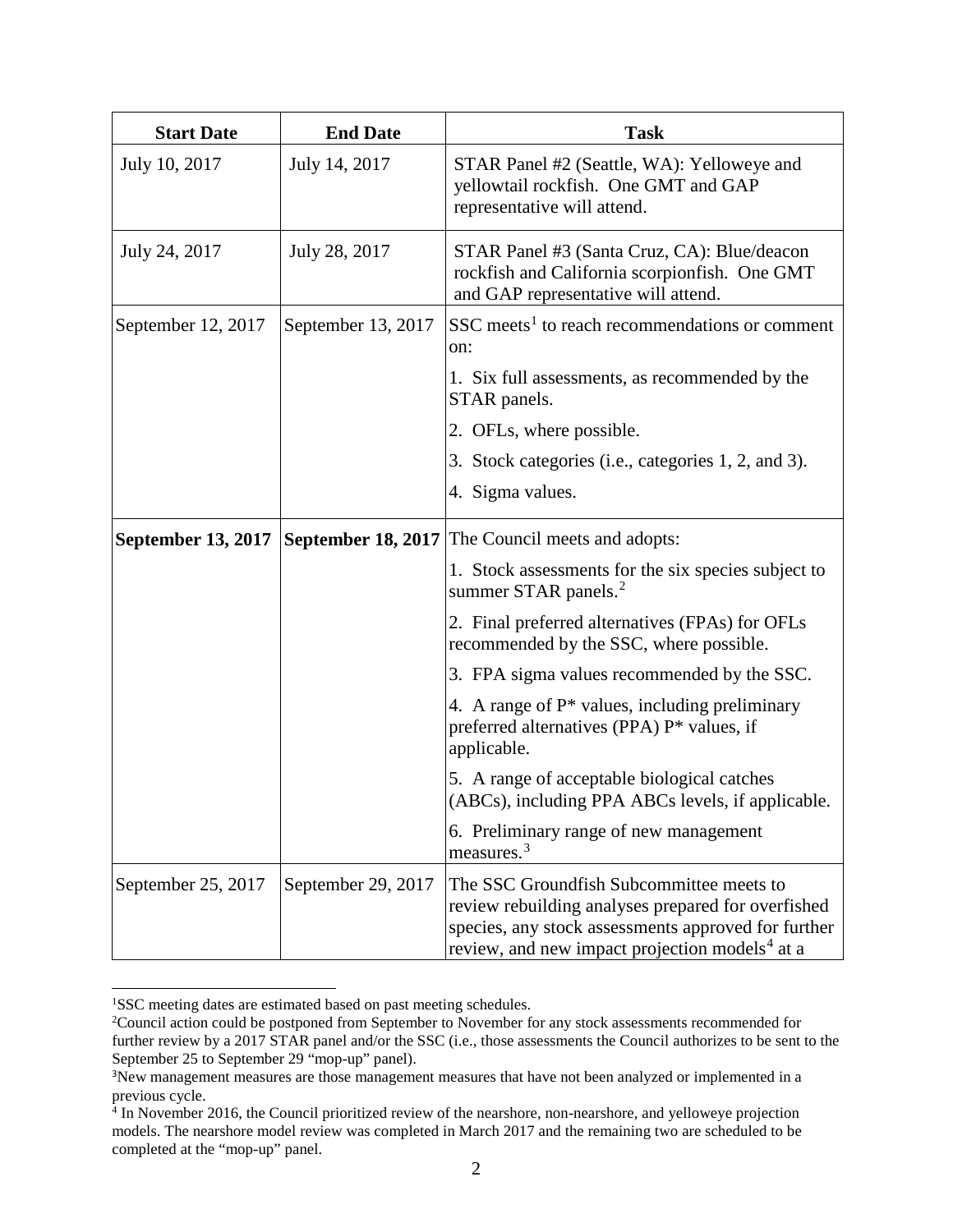| <b>Start Date</b>        | <b>End Date</b>                | <b>Task</b>                                                                                                                                                                                                                                                                                                                                                                         |
|--------------------------|--------------------------------|-------------------------------------------------------------------------------------------------------------------------------------------------------------------------------------------------------------------------------------------------------------------------------------------------------------------------------------------------------------------------------------|
|                          |                                | "mop-up" panel (Seattle, WA). One GMT and<br>GAP representative to attend.                                                                                                                                                                                                                                                                                                          |
| October 2, 2017          | October 6, 2017                | The GMT meets to review revised stock<br>assessments, rebuilding analyses, new impact<br>models as necessary. The GMT, West Coast<br>Region, General Counsel, and National<br>Environmental Policy Act (NEPA) coordinator<br>draft a recommended range of 2019-2020 harvest<br>specifications and preliminary management<br>measures for analysis (Seattle, WA or Portland,<br>OR). |
| November 14, 2017        | November 15, 2017              | SSC meets <sup>5</sup> to reach recommendations on:                                                                                                                                                                                                                                                                                                                                 |
|                          |                                | 1. Rebuilding analyses.                                                                                                                                                                                                                                                                                                                                                             |
|                          |                                | 2. Any rebuilding analyses prepared for overfished<br>species, stock assessments approved for further<br>review, and new impact projection models from the<br>September 25 to September 29 SSC Groundfish<br>Subcommittee meeting.                                                                                                                                                  |
| <b>November 15, 2017</b> | <b>November 20, 2017</b>       | The Council meets and adopts:                                                                                                                                                                                                                                                                                                                                                       |
|                          |                                | 1. Any rebuilding analyses prepared for overfished<br>species, stock assessments approved for further<br>review, and new impact projection models<br>recommended by the SSC.                                                                                                                                                                                                        |
|                          |                                | 2. FPA for $P^*$ values.                                                                                                                                                                                                                                                                                                                                                            |
|                          |                                | 3. FPA for ABCs.                                                                                                                                                                                                                                                                                                                                                                    |
|                          |                                | 4. PPA for non-overfished species ACLs.                                                                                                                                                                                                                                                                                                                                             |
|                          |                                | 5. A range of overfished species ACLs, if<br>necessary, and PPA ACLs.                                                                                                                                                                                                                                                                                                               |
|                          |                                | 6. A tentative range of two-year allocation<br>alternatives. <sup>6</sup>                                                                                                                                                                                                                                                                                                           |
|                          |                                | 7. Final range of new management measures for<br>detailed analysis.                                                                                                                                                                                                                                                                                                                 |
|                          |                                | 8. Preliminary selection of exempted fishing<br>permits for 2019-2020.                                                                                                                                                                                                                                                                                                              |
| November 20, 2017        | February 12, 2018 <sup>7</sup> | The Council staff, National Marine Fisheries                                                                                                                                                                                                                                                                                                                                        |

 <sup>5</sup>

<span id="page-2-1"></span><span id="page-2-0"></span>SSC meeting dates are estimated based on past meeting schedules. 6 Allocations to be reviewed for tentative adoption include both the trawl and non-trawl allocations as well as the within non-trawl sector apportionments and accountability measures (e.g., recreational harvest guidelines). Specifically, this includes two-year allocation alternatives for species not allocated under Amendment 21 (e.g., bocaccio, canary, cowcod, yelloweye and some non-overfished species [e.g., black rockfish in Oregon and California]).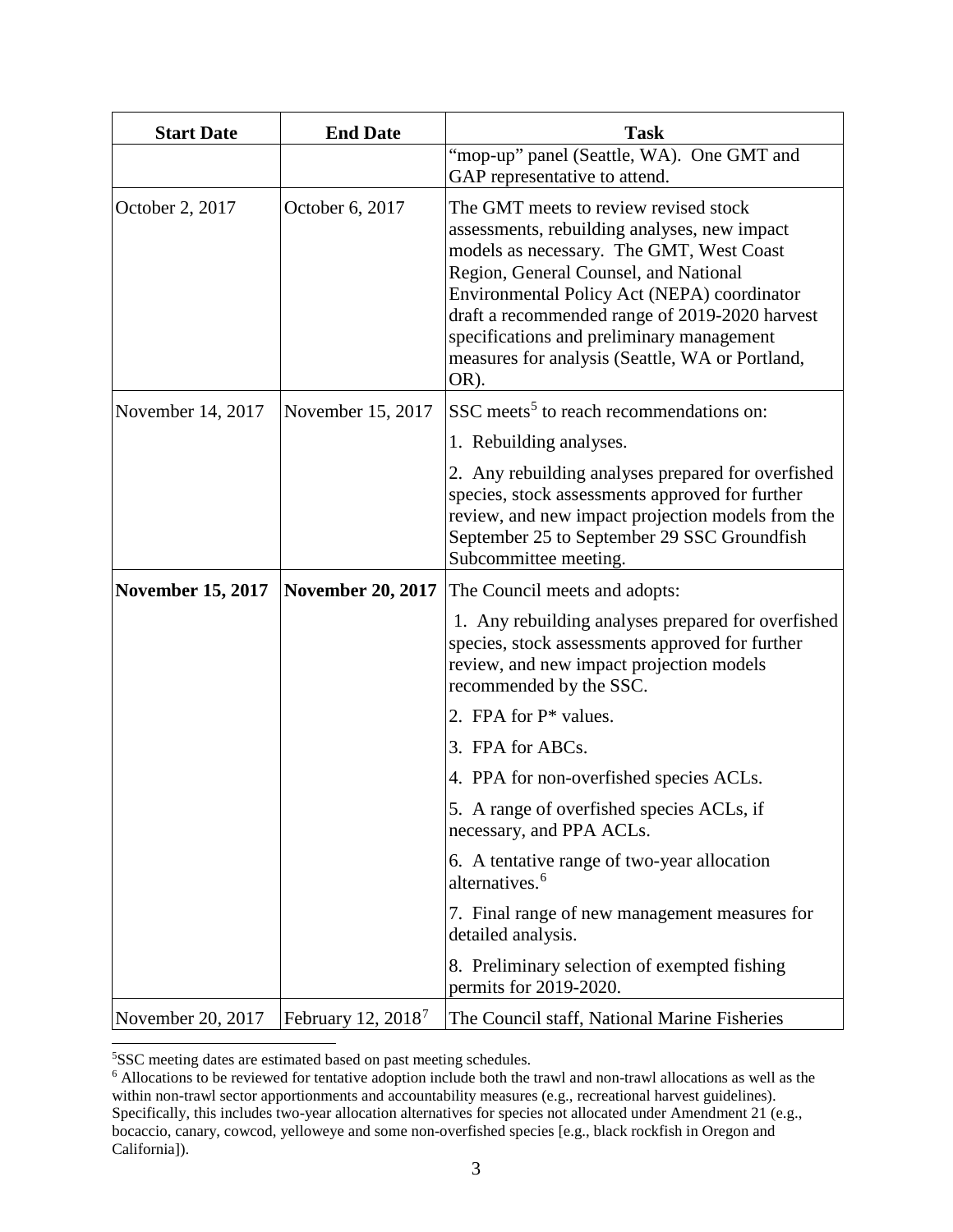| <b>Start Date</b>    | <b>End Date</b>             | <b>Task</b>                                                                                                                                                                                                                                                                                                                                                               |  |
|----------------------|-----------------------------|---------------------------------------------------------------------------------------------------------------------------------------------------------------------------------------------------------------------------------------------------------------------------------------------------------------------------------------------------------------------------|--|
|                      |                             | Services (NMFS), GMT, and subject matter experts<br>prepare the requisite analytical documents.                                                                                                                                                                                                                                                                           |  |
|                      |                             | NMFS conducts NEPA scoping and determines the<br>type of NEPA necessary for the proposed action.                                                                                                                                                                                                                                                                          |  |
|                      |                             | NMFS and Council staff prepare a schedule for<br>regulation deeming and FMP transmittal, if<br>necessary.                                                                                                                                                                                                                                                                 |  |
| November 20, 2017    | April 9, 2018               | Opportunity for state and tribal agencies to hold<br>constituent meetings to obtain input on final harvest<br>specifications and preliminary management<br>measures in preparation for the April meeting.                                                                                                                                                                 |  |
| February 12, 2018    | March 8, 2018               | If necessary, convene the Ad-Hoc Groundfish<br>Allocation Committee (GAC) for a one to two day<br>meeting prior to the March Council meeting (i.e.,<br>the meeting will occur at some point between the<br>start and end date). The GAC will consider the<br>results of the analysis and generate<br>recommendations for Council consideration.                           |  |
| <b>March 9, 2018</b> | <b>March 14, 2018</b>       | At the March Council meeting, the Council and<br>advisory bodies will receive an informational<br>briefing on selected results and provide guidance or<br>take action on emerging issues, as necessary.<br>NMFS will also update the Council on the results of<br>the NEPA scoping and provide a schedule for<br>regulation deeming and FMP transmittal, as<br>necessary. |  |
|                      | March 15, 2018 <sup>8</sup> | Analytical documents submitted for the April<br>meeting advance briefing book for Council,<br>advisory body, and public review.                                                                                                                                                                                                                                           |  |
| <b>April 6, 2018</b> | <b>April 11, 2018</b>       | The Council meets and adopts:                                                                                                                                                                                                                                                                                                                                             |  |
|                      |                             | 1. FPA for ACLs.                                                                                                                                                                                                                                                                                                                                                          |  |
|                      |                             | 2. PPA for management measures from the range<br>adopted at the November Council meeting. <sup>9</sup>                                                                                                                                                                                                                                                                    |  |
|                      |                             | 3. PPA for two-year allocations.                                                                                                                                                                                                                                                                                                                                          |  |

 <sup>7</sup> Estimated public comment deadline for the March 2018

Council meeting.

<span id="page-3-1"></span><span id="page-3-0"></span><sup>&</sup>lt;sup>8</sup>Estimated public comment deadline for the April 2018 Council meeting.<br><sup>9</sup>Additional management measures that require limited analysis could be added, if necessary; however, the January 1, 2019 fishery start date may be compromised.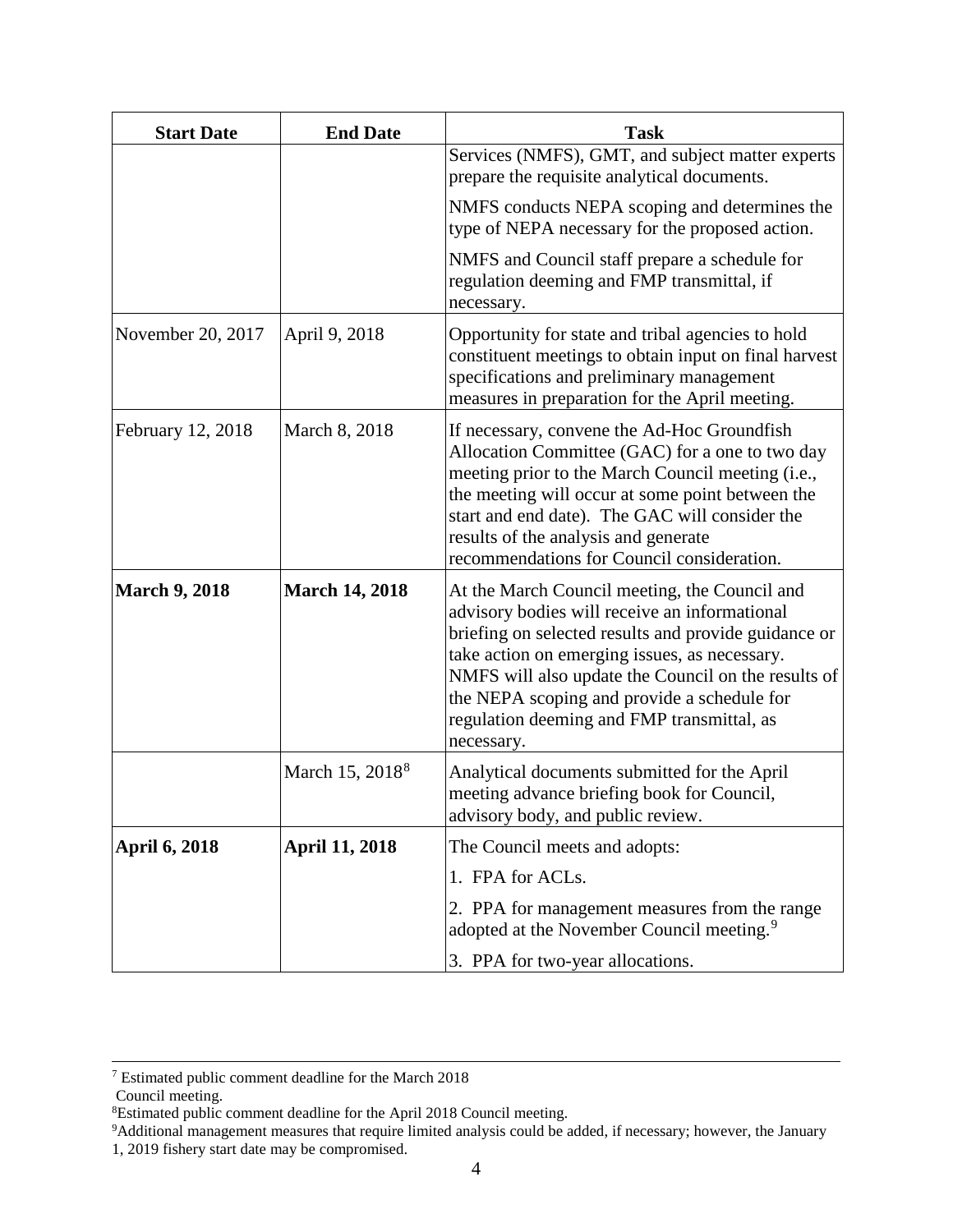| <b>Start Date</b>   | <b>End Date</b>            | <b>Task</b>                                                                                                                                                                                                                                                                                                 |  |
|---------------------|----------------------------|-------------------------------------------------------------------------------------------------------------------------------------------------------------------------------------------------------------------------------------------------------------------------------------------------------------|--|
| April 11, 2018      | May 11, 2018 <sup>10</sup> | Council staff, NMFS, GMT, and subject matter<br>experts validate and refine analysis, consequent to<br>the April Council meeting actions, as necessary.                                                                                                                                                     |  |
|                     |                            | Council staff will provide NMFS with a<br>substantially complete Council decision document<br>with supporting rationale that facilitates the NEPA<br>review process by NMFS. The document would<br>cover, at a minimum, FPAs for ACLs, PPAs for<br>management measures, and PPAs for 2 year<br>allocations. |  |
| <b>June 8, 2018</b> | <b>June 13, 2018</b>       | The Council meets and adopts:                                                                                                                                                                                                                                                                               |  |
|                     |                            | 1. Corrections to the FPA for harvest<br>specifications, if needed.                                                                                                                                                                                                                                         |  |
|                     |                            | 2. Final exempted fishing permits for 2019-2020.                                                                                                                                                                                                                                                            |  |
|                     |                            | 3. FPA for allocations.                                                                                                                                                                                                                                                                                     |  |
|                     |                            | 4. FPA for management measures.                                                                                                                                                                                                                                                                             |  |
|                     |                            | 5. A prioritized list of management measures to be<br>analyzed outside of the harvest specifications and<br>management measures process (i.e., omnibus<br>prioritization exercise).                                                                                                                         |  |
| June 18, 2018       | July 15, 2018              | Council staff, NMFS staff, and the GMT meet to<br>finalize analysis of the Council's FPA, if necessary.                                                                                                                                                                                                     |  |

<span id="page-4-0"></span><sup>&</sup>lt;sup>10</sup> Estimated public comment deadline for the June 2018 Council meeting.